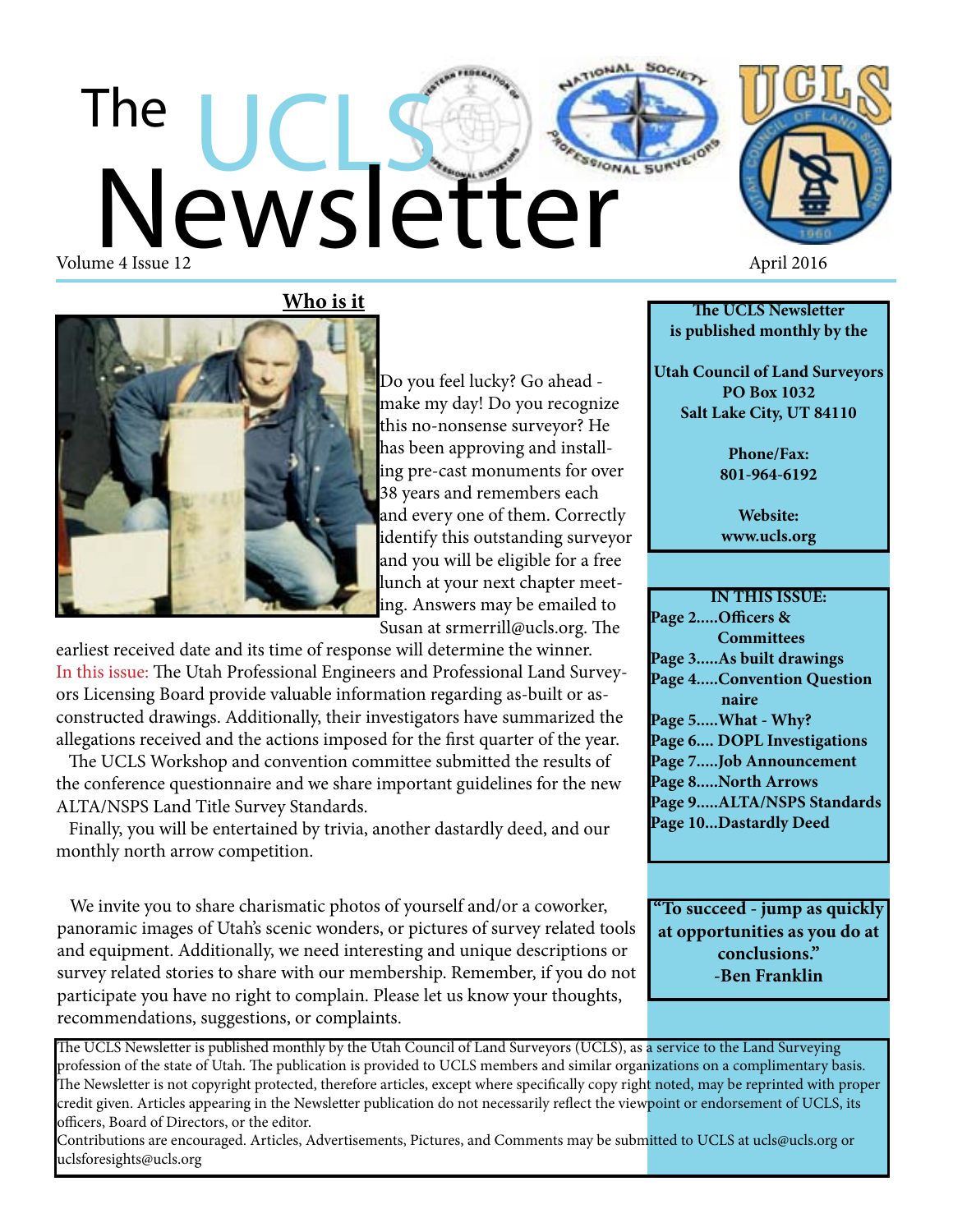#### **UCLS Executive Board 2015**

**State Chair** Dale Robinson 12227 S. Business Park Dr., #220 Draper, UT 84020 Business: (801)523-0100 Fax: (801) 523-0990 drobinson@sunrise-eng.com

State Chair Elect Dan Perry Utah Valley University 1300 West 1600 North Orem, UT 84604-2332 Business: (801) 863-8525 perrydl@uvu.edu

Past State Chair Scott Woolsey 43 S. 100 E., Suite 100 St. George, UT 84770 Business: (435) 628-6500 Fax: (435) 628-6553 scottwoolsey@alphaengineering.com

#### NSPS Director

Steven Dale 3600 S. Constitution Blvd., Room 250 West Valley City, UT 84119 Business: (801) 963-3218 Fax: (801) 963-3540 steve.dale@wvc-ut.gov

West Fed Representative Michael W. Nadeau (SL) 5226 W. Ashland Rose Dr. Herriman, UT 84065 Business: (801) 569-1315 Fax: (801) 569-1319 mikenadeau.ucls@gmail.com

Book Cliffs Chapter President Harold Marshall

85 S. 200 E. Vernal, UT 84078 Business: (435) 789-1017 Fax: (435) 789-1813 hmarshall@uintahgroup.com

Book Cliffs Chapter Representative Brock Slaugh P.O. Box 1580 Vernal, UT 84078 Business: (435) 789-1365 bis@timberlinels.com

Color Country President Todd Jacobsen 175 E. 200 N. Business: (435) 627-4124 Fax: (435) 627-4133 tjacobsen@sgcity.org

#### Board/Committees Volume 4 Issue 12 April 2016 The UCLS Newsletter

Color Country Chapter Representative Rick Snyder 11 North 300 West Washington, UT 84780 Business: (435) 652-8450 Fax: (435) 652-8416 rsnyder@sunrise-eng.com

Golden Spike President Andy Hubbard 5746 S 1475 E Ogden, UT 84403 Business: (801) 394-4515 Fax: (801) 392-7544 andyh@greatbasineng.com

#### Golden Spike Chapter Representative

Val Schultz 2096 W. 5750 S. Roy, UT 84067 Business: (801) 399-8018 Fax: (801) 825-1320 vschultz@co.weber.ut.us

#### Salt Lake Chapter President

Gary Christensen 2132 W 1235 S Lehi, UT 84043 Business: (801) 550-3209 gchristensen@sunrise-eng.com

Salt Lake Chapter Representative Tim Prestwich 12830 Redwood Road Riverton, UT 84065 Business: (801)208-3124 tprestwich@hotmail.com

#### Timpanogos President

Bradly D. Daley 3814 Sage Vista Lane Cedar Hills, UT 84062 Business: (801) 566-5599 Fax: (801) 566-5581 bdaley54@msn.com

#### Timpanogos Chapter Representative Jim Kaiserman

1020 Sage Circle Heber City, UT 84032 Business: (435) 657-3222 Fax: (435) 657-3207 jkaiserman@co.wasatch.ut.us

#### Administrative Secretary

Susan Merrill PO Box 1032 Salt Lake City, UT 84110 (801) 964-6192 srmerrill@ucls.org

Treasurer Brad Mortensen (SL) 3268 S. 930 W. Syracuse, UT 84075 Business: (801) 363-5605 Fax: (801) 363-5604 btmort.earthlink.net

**Chapter Vice Presidents:** Book Cliffs David Kay dkay@uintahgroup.com Color Country Bob Hermandson bobh@bushandgudgell.com Golden Spike Ken Hawkes kenh@awagreatbasin.com Salt Lake Brian Linam brian.linam@esieng.com Timpanogos Chad Hill chill@spanishfork.org

**Chapter Secretary/Treasurer** Paul Hawkes paul@trisatesurvey.com Color Country Brad Peterson brad2765@gmail.com<br>
bike Travis Gower Golden Spike gwlsurvey@gmail.com Salt Lake Brian Mitchell bmitchell@slco.org Timpanogos Chad Poulsen chad@lei-eng.com

#### **Committees & Committee Chairs**

Legislation Doug Kinsman doug@ensignutah.com Education Vacant Publication Steve Keisel svkeisel@gmail.com Standards & Ethics Dale Bennett dale@benchmarkcivil.com Membership David Balling dkballing@msn.com Public Relations Randy Smith rdsmith@utah.gov Testing Darryl Fenn dfenn@merid-eng.com Workshop & Convention Todd Jacobsen tjacobsen@sgcity.org Historical Charles Heaton charles.heaton@esieng.com Matt Peterson matt.peterson@esieng.com Construction Survey David Mortensen DMortensen@bushandgudgell.com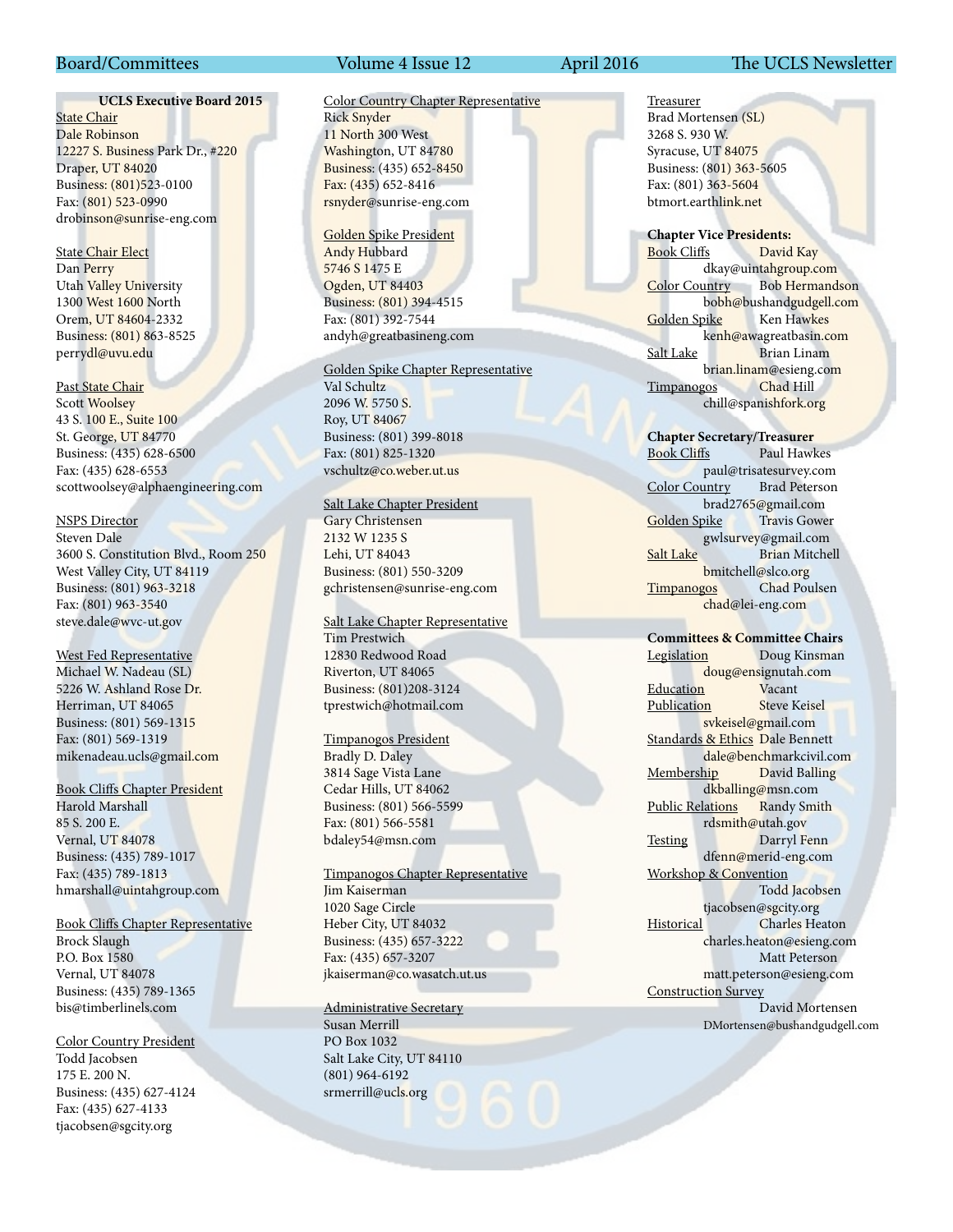| Page 3                                   | Volume 4 Issue 12                                                                                                                                        | April 2016 | The UCLS Newsletter |
|------------------------------------------|----------------------------------------------------------------------------------------------------------------------------------------------------------|------------|---------------------|
| <b>MEMORANDUM</b>                        |                                                                                                                                                          |            |                     |
| TO:                                      | Officials of Recognized Jurisdictions<br>Professional Engineers and Professional Land Surveyors Licensed in Utah                                         |            |                     |
| DATE:<br><b>FROM:</b><br><b>SUBJECT:</b> | January 20, 2016<br>The Utah Professional Engineers and Professional Land Surveyors Licensing Board<br>"Record", "As-Constructed" or "As-Built" drawings |            |                     |

 The Utah Professional Engineers and Professional Land Surveyors Licensing Board ("Board") desires to clarify its position as it pertains to stamping or sealing drawings documenting construction.

 The board is aware that there are situations in which the licensed professional may be required by a government official to prepare and seal *"Record", "As-Constructed"* or *"As-Built"* drawings representing what has been constructed, including instances when the licensed professional did not oversee the construction or have significant on-site presence.

 Utah Code Annotated Subsection 58-22-602(2) states that any "final plan, specification and report" shall bear the seal of the **professional engineer** or **professional structural engineer** in responsible charge when "filed with public authorities". The Board believes that *"Record", "As-Constructed"* and *"As-Built"* drawings do not fit within the definition of "final plan" and are not required by law to be sealed. The Board does not consider *documentation* of what was constructed to be the "practice of engineering", as defined in Utah Code Annotated Subsection 58-22-102(9)(a). Further, the Board believes that a professional engineer should not be required to seal documents that reflect construction changes initiated by others (due to site conditions or other cause) because doing so might imply that the changes were part of the engineer's design.

 In the event that an engineer has significant on-site presence and can attest to the as constructed conditions, or can completely verify as constructed conditions (because they are visible), the Board believes it is acceptable for the professional engineer or professional structural engineer to choose to affix their seal to a document that displays that information.

 Utah Code Annotated Subsection 58-22-602(3) states that any "final plan, map, sketch, survey, drawing, document, plat and report" shall bear the seal of the **professional land surveyor** in responsible charge when "filed with public authorities". The Board believes that *"Record", "As-Constructed"* and *"As-Built"* drawings fit within the definition of "final plan, map, sketch, survey, drawing, document, plat and report" and are required by law to be sealed. The Board considers the preparation of a formal drawing, showing elements which have been constructed, based on field measurements, to be the "practice of land surveying" as defined in Utah Code Annotated Subsection 58-22-102(11). In the even that the surveyor shows features on the drawing which cannot be precisely measured or located, such as buried utilities or information provided by other parties, notes should be added to the drawing which identify the sources of information for the features shown.

 Utah Administrative Code R156-22-502 defines "Unprofessional Conduct", as conduct that includes "submitting an incomplete final plan, specification, report or set of construction plans to a client, when the licensee represents, or could reasonably expect the client to consider the plan, specification, report or set of construction plans to be complete and final". A licensee may be disciplined for unprofessional conduct in the event that drawings are sealed when the licensee did not have direct responsible charge of the preparation of those drawings, or when information shown on the drawings could not be verified, including instances of *"Record", "As-Constructed"* or *"As-Built",* drawing preparation.

#### **Utah Professional Engineers and Professional Land Surveyors Licensing Board**

Wm. Chris Barker, PSE,Chair C. Scott Bishop, PLS Thomas Dale Colvin, PE Paul J. Hirst, PE Blaine D. Leonard, PE Scott Marsell, Public Member Jeffrey J. Richards, PE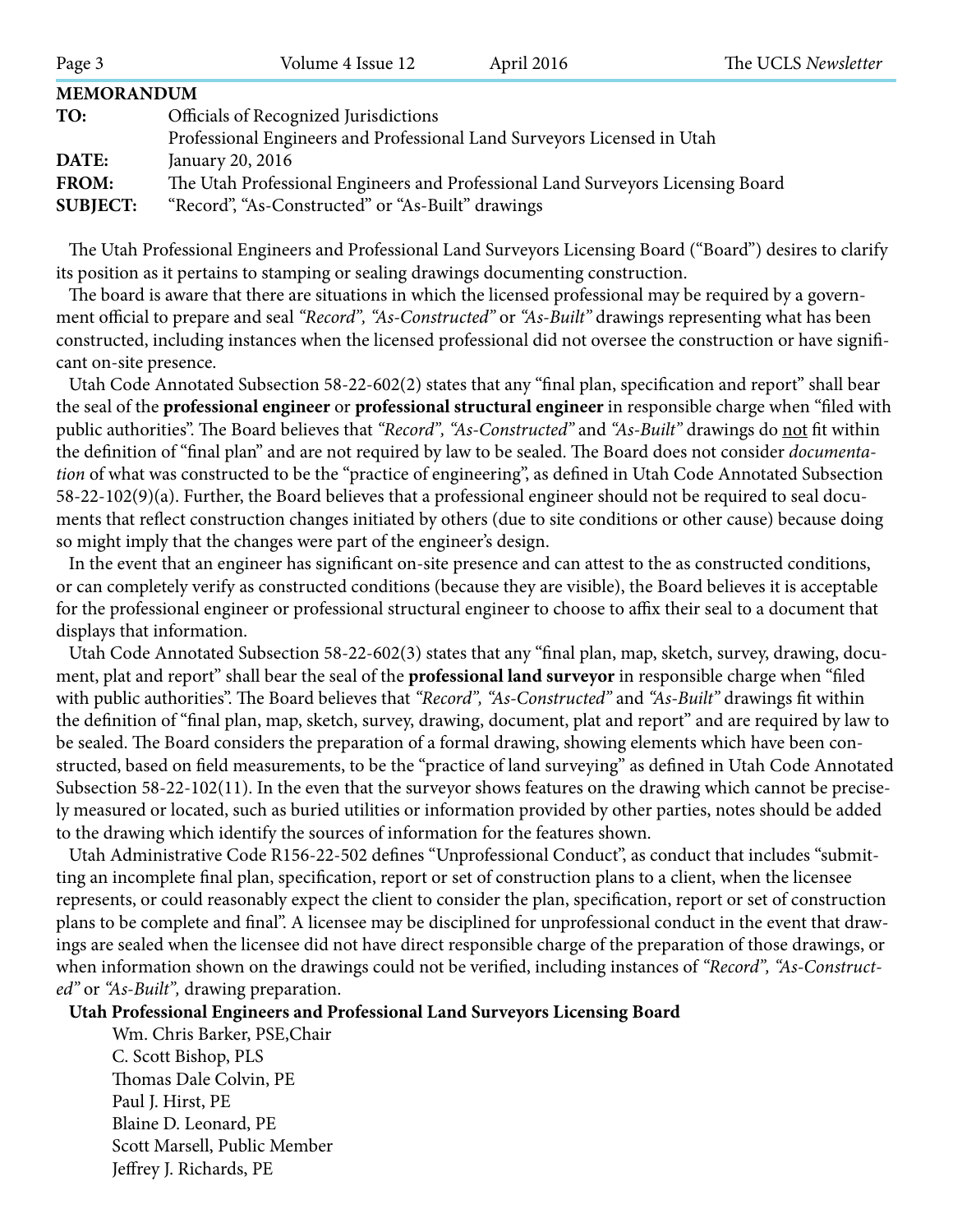#### **Results from the 2016 UCLS Convention Questionnaire**

Contributed by: Todd Jacobson

Please mark one of the following options for the location of the 2017 Convention

- Nevada Association of Professional Surveyors (NALS)

- Western Federation of Professional Surveyors (WFPS)

Combined with NALS & WFPS, Convention in St. George - 44

Combined with NALS & WFPS, Convention in St. George, Banquet Dinner in Mesquite, NV - 17

Combined with NALS & WFPS, Convention in Mesquite, NV - 9

Combined with NALS & WFPS, Convention in Las Vegas, NV -30

Keep the convention as is, with member of the UCLS only, located at...

Dixie Convention Center, St. George Utah - 81

Somewhere in northern Utah - 15

Please mark one of the following options for the date of the 2017 convention (if combined with NALS and WFPS they will ask the UCLS to consider changing the date)

February -156 March -23 April -2 Other:\_\_\_\_\_\_\_\_\_\_\_\_\_\_\_\_

Doesn't matter to me when it's held -29

Do you like the current time frame of the Convention?

Yes- currently begins Wednesday @ 1:00 pm, ends Friday @ 5:00 pm -143

No - change to begin Wednesday @ 8:00 am, end Friday at 12:00 noon -57

Other-

Would you be interested as an individual (or firm) to present a project you worked on in the past and explain the how's, and why's of completing that project?

Yes - I think this would be a great way for others to see how the project was worked on and completed -21

No - I don't want others knowing my secrets -119

What year were you born?

1973 is the average, which make the age 53 years old.

We had approximately 200 people respond to this questionnaire. Just an FYI the oldest person to respond is 88 years old (or will be sometime this year). The youngest to respond is 30 years old (or will be sometime this year). There is one other person that filled out the questionnaire that is 24 years old but is currently not licensed.

#### CONGRATULATIONS!

Salt Lake County Surveyor's office shows precision and accuracy as they win gold in Corporate Games of Dart Tournament With stunning accuracy and detailed precision, the Salt Lake County Surveyor's office brought home the Gold Medal in the Corporate Games Dart Tournament. Kent Setterburg, Mark Murphy and Bryon Goff grabbed the medal in the double elimination tournament without a singe game lost.

"We really truly kicked their ass" said Setterburg as he spun the brilliant medal around as it hung on his chest.

 "This just goes to prove that surveyors know how to shoot a straight line." Echoed Murphy.

 "This is the Seventh Gold Medal that Setterberg has won for me." Cheered Goff as he drank down his sixth shot of tequila of the evening. "Even highly intoxicated, I was just barely able to throw hard enough to hit the board, and we still won it all."

 The Corporate Games are held twice per year. The Tournament this year was at Scofy's Club on 900 East and 7200 South in Midvale. These surveyors were both accurate and precise!

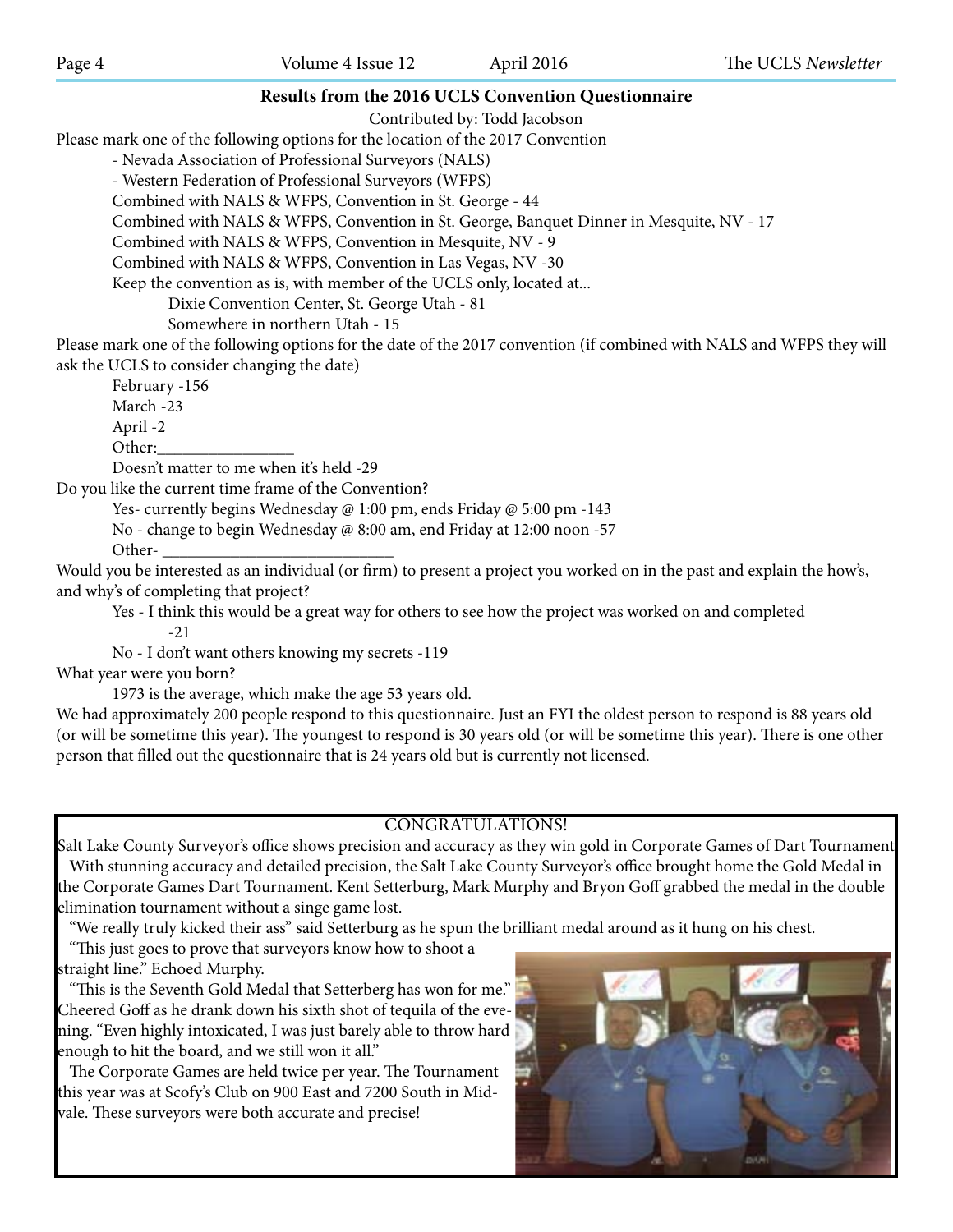#### **What? Why?**

- 1. How do you catch a unique rabbit? Unique up on it.
- 2. How do you catch a tame rabbit? Tame way, unique up on it.
- 3. How do crazy people go through the forest? They take the psycho path.
- 4. How do you get holy water? You boil the hell out of it.
- 5. What do Eskimos get from sitting on the ice too long? Polaroids
- 6. What do you call a boomerang that doesn't work? A stick
- 7. What do you call cheese that Isn't yours? Nacho cheese
- 8. What do you call santa's helpers? Subordinate Clauses
- 9. What do you call four bullfighters in quicksand? Quattro Sinko
- 10. What do you get when you cross a snowman with a vampire? Frostbite
- 11. What lies at the bottom of the ocean and twitches? A nervous wreck

12. What's the difference between roast beef and pea soup?

Anyone can roast beef

- 13. Where do you find a dog with no legs? Right where you left him
- 14. Why do gorillas have big nostrils? Because they have big fingers
- 15. Why don't blind people like to sky dive? Because it scares the dog
- 16. What kind of coffee was served on the Titanic? Sanka

17. What is the difference between a Harley and a Hoover?

The location of the dirt bag

18. Why did Pilgrims' pants always fall down?

Because they wore their belt buckle on their hat 19. What's the difference between a bad golfer and a bad skydiver?

> A bad golfer goes, "whack, dang!" a bad skydiver goes, "Dang! Whack."

20. How are a Texas Tornado and a Tennessee divorce the same?

Somebody's gonna lose a trailer.

Editor's Note This space is dedicated to Philip Philip who - you might ask? To Philip Space





WHAT WOULD HAVE HAPPENED IF ACME HAD MADE HIGH-END GPS WITH CENTIMETER ACCURACY.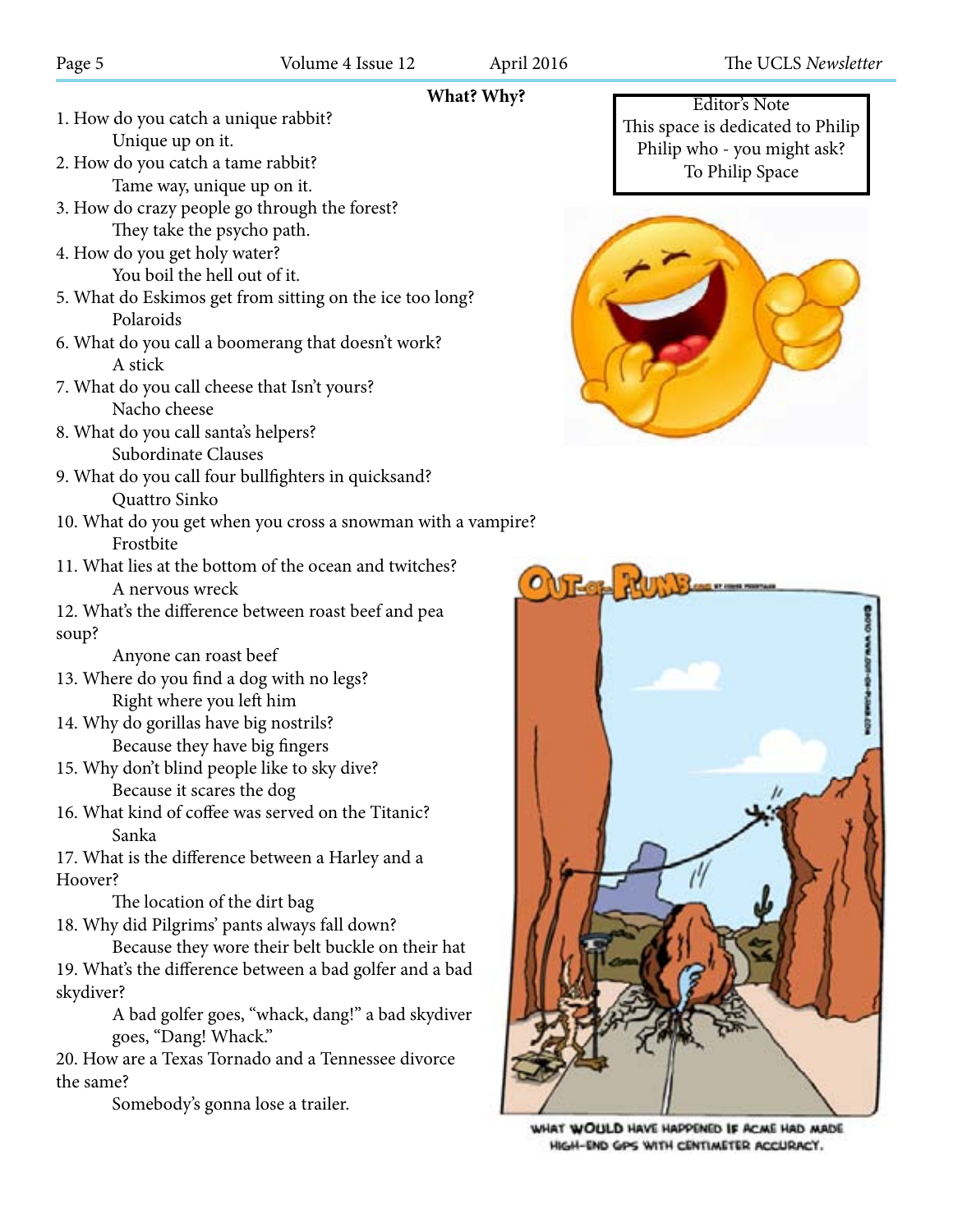#### **March Where Is It?**

 Corbin Van Nest was the first to respond and correctly identify the location of the famed Escalante Crossing of the Green River near the town of Jensen Utah in Uintah County.

#### **Hill across from Escalante Crossing N. 40<sup>0</sup> 25' 44.81 W. 109<sup>0</sup> 19' 58.13**

 *Here it has meadows abounding in pasturage and good*  land for raising crops, with facilities for irrigation. It must *be somewhat more than a league wide and its length may reach five leagues. The river enters this meadow between two high cliffs which, after forming a sort of corral, come so close together that one can scarcely see the opening* 



*through which the river comes. According to our guide, one can not cross from one side to the other except by the only ford which there is in this vicinity. This is toward the west of the northern crest and very close to a chain of hills of loose earth, some of them lead colored and others yellow. The ford is stony and in it the water does not reach to the shoulder blades of the horses, whereas in every other place we saw they can not cross without swimming. We halted on its south bank about a mild from the ford, naming the camp La Vega de Santa Cruz. We observed the latitude by the north star and found ourselves in 410 19' latitude.*

#### **Professional Engineer and Professional Land Surveyor Case Report**

Closed Cases January 15 - March 16, 2016 *Copied from the March 03, 2016 DOPL Licensing Board Meeting*

| Profession          | <b>Allegations</b>                                                                                                                                                                                                  | <b>Actions</b>                                        |
|---------------------|---------------------------------------------------------------------------------------------------------------------------------------------------------------------------------------------------------------------|-------------------------------------------------------|
| Land Surveyor       | Pro Outreach Conference in St George, had a<br>table answered questions and presentation                                                                                                                            | Attended                                              |
| Land Surveyor       | Subject signed an affidavit in District court that<br>he had been doing surveyor work for 30 years<br>and is not a licensed to do the work in the State<br>of Utah nor did he list an exemption to the<br>licensure | <b>Citation Issued</b>                                |
| Structural Engineer | The subject; a licensed Professional Structural<br>Engineer recently passed away and his profes-<br>sional engineer stamps appear to have been lost<br>or stolen                                                    | Intelligence filed/license flagged and<br>will expire |
| Engineer            | The subject advertised for a chief maintenance<br>person but used the term "chief engineer" in the<br>job description                                                                                               | <b>Voluntary Compliance</b>                           |
| Land Surveyor       | Allegation of a Land Surveyor that did not<br>submit a survey on time to the surveyor's office.<br>Investigation found the survey had not been<br>submitted on time.                                                | Letter of Concern                                     |
| Land Surveyor       | A jurisdiction was allowing lot line adjustments<br>be filed and action taken without being properly<br>surveyed.                                                                                                   | Letter of Concern                                     |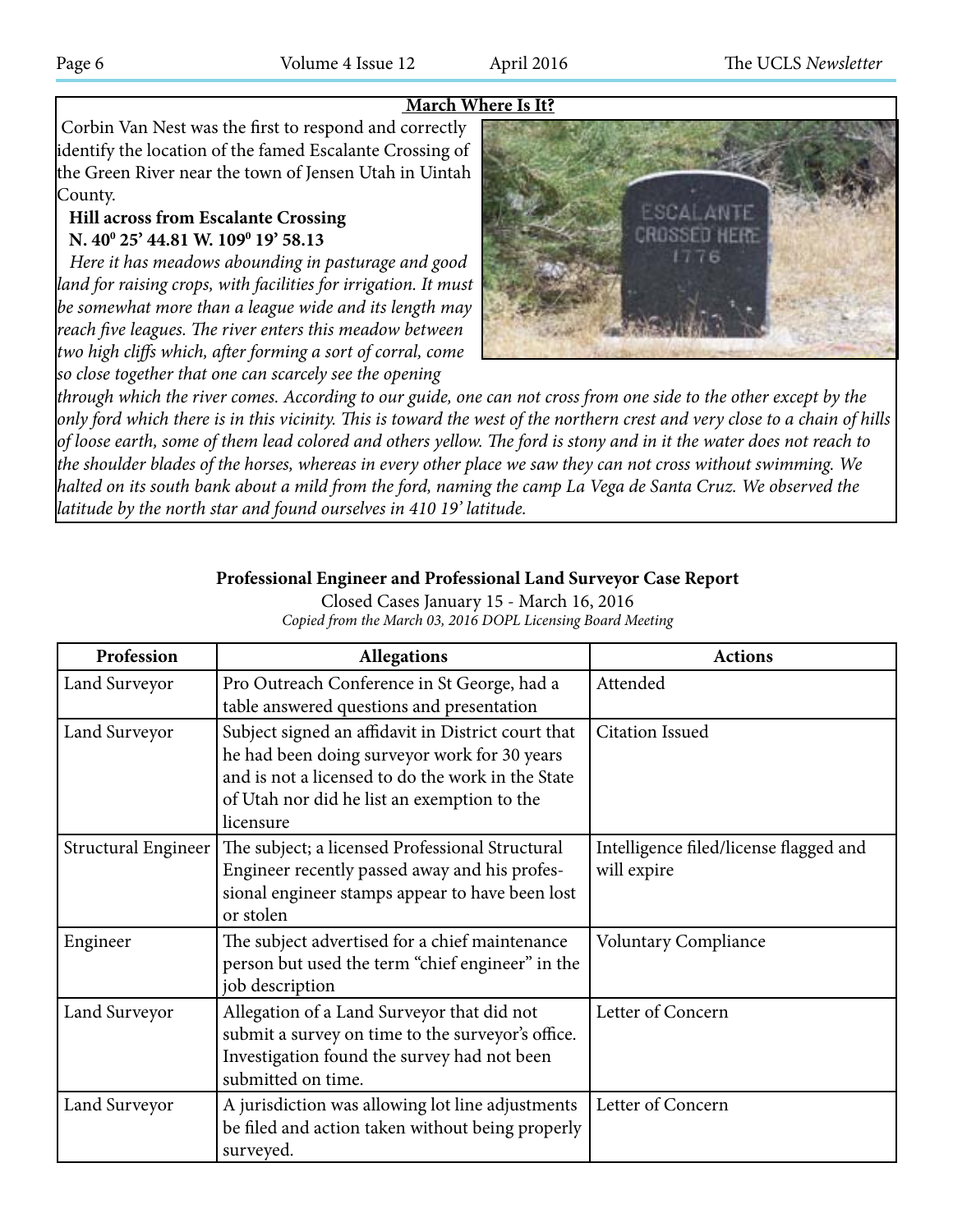#### **Spring Did You Know?**

- The first day of spring is called the vernal equinox. The term vernal is Latin for "spring" and equinox is Latin for "equal night"
- The fall and spring equinoxes are the only two times during the year when the sun rises due east and sets due west.
- On the first day of spring, a person at the North Pole would see the sun skimming across the horizon, beginning six months of uninterrupted daylight. A person at the South Pole would see the sun skimming across the horizon, signaling the start of six months of darkness
- The first spring flowers are typically lilacs, irises, lilies, tulips, daffodils, and dandelions.
- The early Egyptians built the Great Sphinx so that it points directly toward the rising sun on the spring equinox.
- The myth that it is possible to balance an egg on its end on the spring equinox is just that; a myth. Trying to balance an oval-shaped object on its end is no easier on the spring equinox than on any other day.
- According to Greek myth, the return of spring coincides with the return of Persephone, the daughter of Demeter, who is the goddess of plants and fertility.
- For the Japanese, the opening of the cherry blossom, Japan's national flower, in March or April signals the start of spring.
- The days are longer during the spring and summer months because the earth's axis is tilted toward the sun during the time period and away from it during the winter.
- The ailment known as "spring fever" is, according to medical experts, more than just a mood. In fact, a person's body makeup often changes during spring because of variations in diet and levels of physical activity.
- Most baby animals born in the spring instinctively know how to get along in the world. Even baby birds are born knowing how to sing, however,

it takes them 10 to 60 days to learn to sing the specific notes associated with their individual species.



### Salt Lake County Job **Description**

## Chief of Party 27/29

#### **DEPARTMENT:** Surveyor's Office **DIVISION:** Administration/1350/1351 **JOB CODE:** 660-1/2 **GRADE:** 27/29 **FLSA STATUS:** Non-Exempt **SAFETY SENSITIVE:** No **EFFECTIVE DATE:**

#### **JOB SUMMARY**

Provides direct supervision of field crew staff and daily management of projects and activities under the direction of the Field Operation Manager or designee.

#### **MINIMUM QUALIFICATIONS**

#### GRADE 27

Bachelor's degree from an accredited college or university in Surveying, Drafting, Pre-engineering or Geographic Studies plus one (1) year of experience in a related field; OR five (5) years of experience in a related field; OR an equivalent combination of education and experience.

Must have or be able to obtain a valid Utah driver's license in order to operate a county vehicle.

#### GRADE 29

Bachelor's degree from an accredited college or university in Surveying, Drafting, Pre-engineering or Geographic Studies plus three (3) years of experience in a related field; OR seven (7) years of experience in a related field; OR an equivalent combination of education and experience.

Must possess a Utah State Land Surveyor License for Grade 29.

For more information and to complete a job application – please visit the Salt Lake County Human Resources Department at 2001 South State Street, Suite -700, Salt Lake City, UT 84114 or log on to their website at http://slco.org/human-resources/jobs/

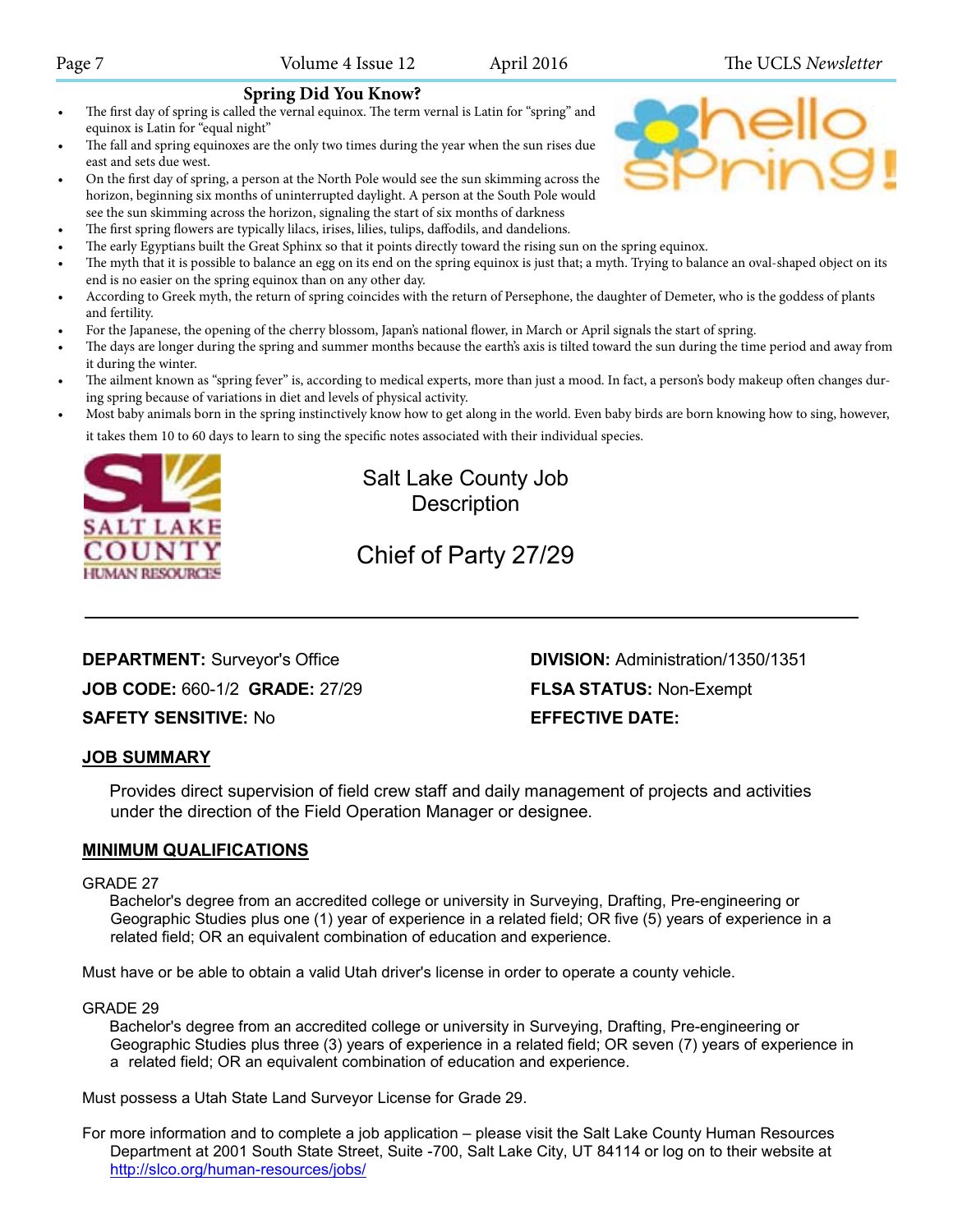## **Which North Arrow belongs to which company?**

|                                                     | A | B | $\mathbf C$ | D | E |                  |
|-----------------------------------------------------|---|---|-------------|---|---|------------------|
| Wasatch<br>Civil                                    |   |   |             |   | N |                  |
| $\overline{2}$<br>Peatross<br><b>Land Surveying</b> |   |   |             |   |   | $\boldsymbol{2}$ |
| $\mathbf{3}$<br>Summit<br>Engineering               |   |   |             |   |   | 3                |
| Fish and<br><b>Wildlife Service</b>                 |   |   |             |   |   | 4                |
| $5\phantom{1}$<br>Robinson,<br>Biehn & Biehn        |   |   |             |   |   | $5 =$            |

**Answers on page** 10

Answers to North Arrow Question 1=C; 2=B; 3=E, 4=D, 5=A The only thing we have to fear, is fear itself ... and land surveyors working on the lot next door.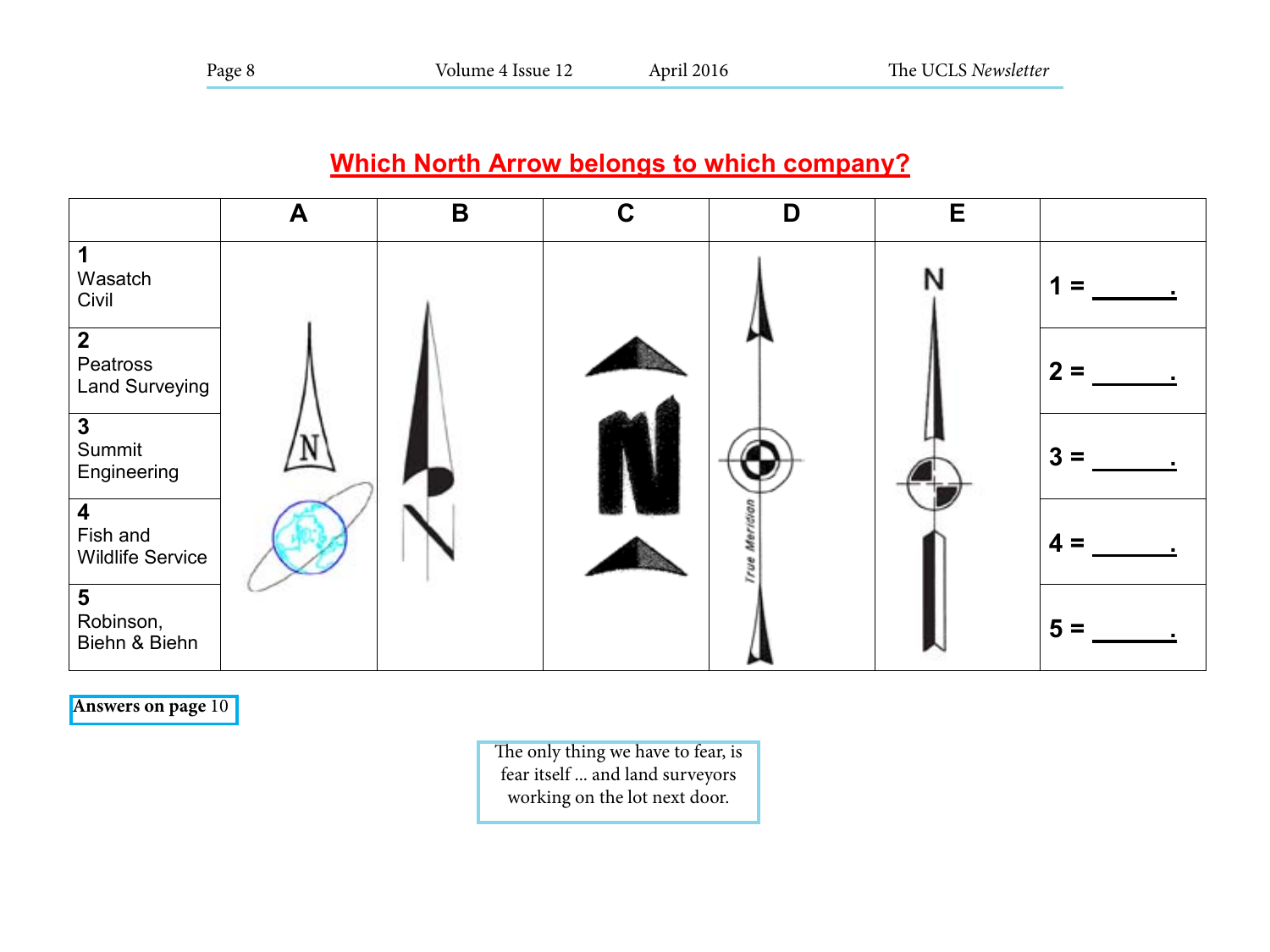#### **New 2016 ALTA/NSPS Land Title Survey Standards**

Gary Kent - Committee Chair

 Two years of concentrated effort by their respective committees culminated in the adoption of the new 2016 *Minimum Standard Detail Requirements for ALTA/NSPS Land title Surveys* by the American Land Title Association on October 8<sup>th</sup> and the National Society of Professional Surveyors on October 9<sup>th</sup>. The new standards became effective on February 23<sup>rd</sup>.

The officially adopted 2016 Standards can be found at http://www.nsps.us.com/ under the "Resources tab." Also found there is a "red-line" version of the 2011 Standards showing the deletions and additions that resulted in the 2016 version. The Standards can also be found at http://www.alta.org/ forms/ (click on "Most Requested").

#### **Frequently Asked Questions**

Why the change in names from ALTA/ACSM to ALTA/NSPS?

ACSM (the American Congress on Surveying and Mapping) was essentially merged into the National Society of Professional Surveyors (NSPS) several years ago. The successor organization is NSPS. The committees felt that it was appropriate that the name of the new Standards reflect the organizations that developed, adopted, and are responsible for them.

The effective date of the new 2016 ALTA/NSPS Standards was February 23, 2016. What about the transition period?

It is suggested that any Land Title Survey being conducted pursuant to a contract that was executed before February 23rd be performed to the 2011 Standards. Any contract executed on February 23<sup>rd</sup> or after would have to be performed pursuant to the 2016 Standards. On the other hand, if the contract was executed on a date prior to the 23<sup>rd</sup>, but it is obvious to the surveyor that the survey will not be delivered until the 23<sup>rd</sup> or after, it would be logical, although not required, to perform the survey pursuant to the 2016 Standards.

There might be some exceptions to the effective date - depending on the attorney's attitude - related to HUD surveys. HUD Multi-Family has not released new requirements yet (in 2011, HUD Multi-Family did not release new requirements until June), and if the attorney insists that the survey must be completed using the 2011 Standards until HUD recognizes the 2016 Standards, surveyors may have to comply. How do I deal with an "update" to a 2011 ALTA/ACSM Land title Survey?

If the contract to conduct the "update" is executed after February 23rd, it would have to be performed pursuant to the 2016 Standards. However, if the "update" is simply a follow-up on a survey related to a conveyance that had been anticipated to close before February 23<sup>rd</sup>, the surveyor could probably logically conduct the update pursuant to the 2011 Standards. This logic should not extend to "updates" unrelated to the initial conveyance or updates that take place substantially after February 23rd.

As an aside, notwithstanding the innocuous-sounding word "update," an update is actually a new survey. The only difference is that the surveyor happens to have surveyed the property previously, so the client may see a reduced fee of time frame depending on a number of factors (e.g., how long has it been since the initial survey? And how many changes have affected the property since?)

I see that in Section 4 of the 2016 Standards, there is essentially an acknowledgement that the documents to be provided to the surveyor may not be forth coming. If they are not, the surveyor need only conduct that research otherwise required by *"the statutory or administrative requirements of the jurisdiction where the property being surveyed is located"* (or pursuant to the contract). I am from a state that does not have any mandatory standards adopted by its regulatory Board or in its statutes. What responsibility do I have for the research if is not forthcoming?

Where there are no mandated standards, the practice of surveying would typically be defined by the standard of care exercised by competent surveyors working in the same area under similar circumstances and on similar projects. So, a surveyor should be familiar with how other surveyors in his or her area deal with research on land title and boundary surveys and do the same.

Why is observed evidence of utilities now mandatory on a Land Title Survey pursuant to Section 5.E.iv. rather than optional as it was in Table A tem 11(a) of the 2011 Standards?

This change was made to address a conundrum. Pursuant to the 2011 Standards, if a client did not request Table A item 11(a) or 11(b), the surveyor had no responsibility to locate and show evidence of utilities. But if that utility evidence could be considered evidence of an easement, the surveyor did not need to locate and show it pursuant to Section 5.E.i through iv. The committees felt that most evidence of utilities could also be considered evidence of easements, so to eliminate future problems and questions in that regard, locating and showing observed evidence of utilities was made mandatory for 2016.

The 2016 Standards say the surveyor needs to be provided with the most recent title commitment *"or other title evidence satisfactory to the title insurer."* Why not simply require a title commitment?

Title companies have other products that are sometimes requested by clients that fall short of commitments and policies, but that are accep tiable to the client. In addition, in some cases, and in at least one state, abstracts are still used on a regular basis. Since the Standards were developed expressly to address title company needs, the standards - starting in 2011 - required that title evidence be provided to the surveyor. But sometimes, the title company may accept or produce something less than a title commitment, so the standards need to reflect that fact. The date of fieldwork is obvious, but what is the date of the Plate or Map?

That is the date that the survey will be identified by. Many surveyors date the plat or map as of the date they signed it. Others backdate it to the date of the fieldwork. The committees feel this decision is best left to the surveyor. In some states, the date of the plat/map must be the same as the date of the fieldwork.

Former Table A item 18 (Observed evidence of site use as a solid waste dump, sump or sanitary landfill) has been removed. Why? This item was initially developed as a Table A item prior to the ubiquitous use of Phase One Environmental Assessments in commercial transactions. This is the type of thing that a Phase One ESA was developed to identify. The committees felt that, in the light of the near universal use the Phase One ESA, there was no need for the surveyor to look for this sort of evidence. Of course, whether a surveyor not trained in environmental matters would recognize such uses was questionable anyways and clients might have been placing unwarranted faith in this item. In the 2016 Standards, Table A item 8 now asks that the surveyor locate and show observed "substantial areas of refuse."

#### **MORE TO FOLLOW IN NEXT MONTH'S NEWSLETTER**